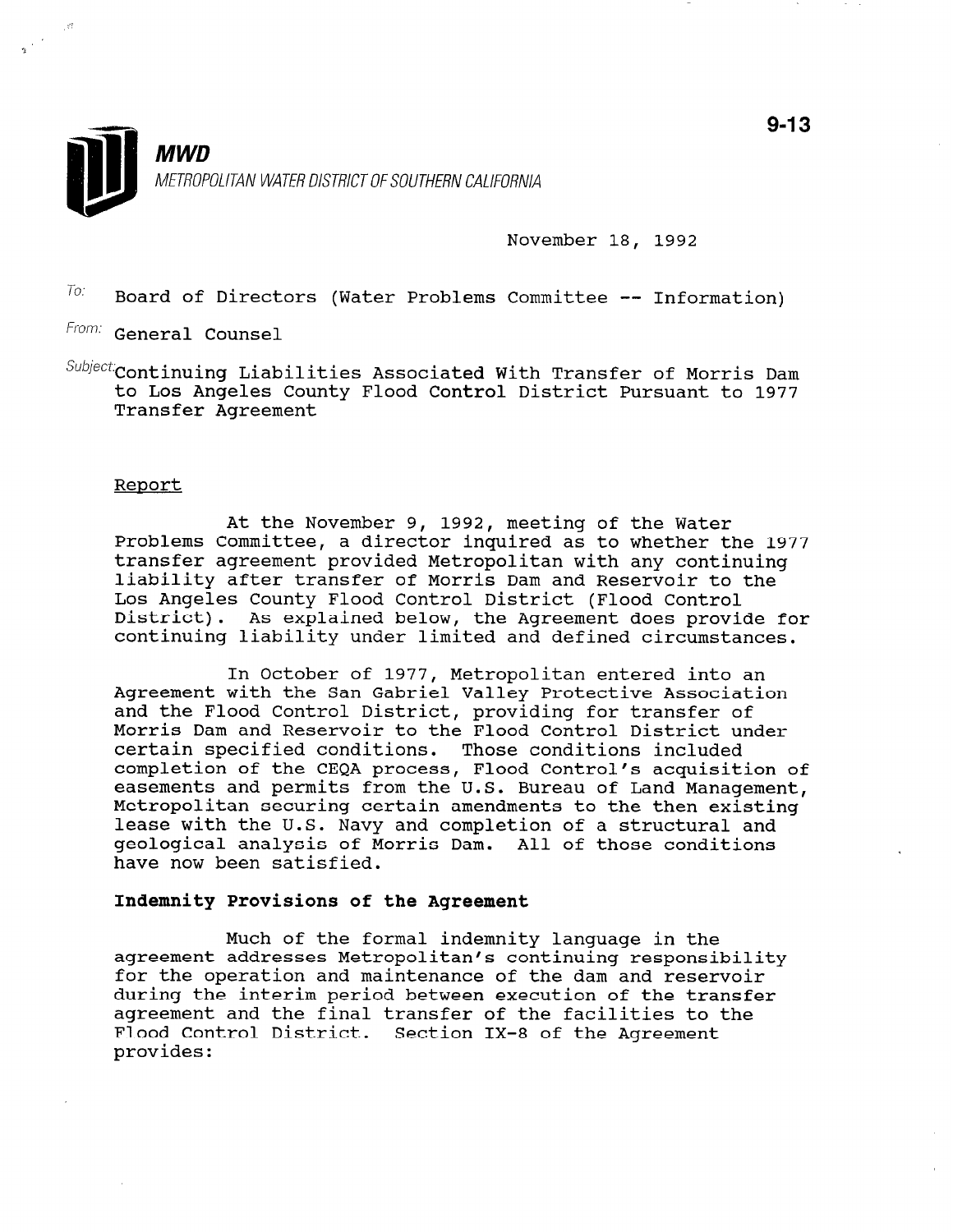"During the period between the execution of this agreement and the effective transfer of ownership, Metropolitan shall indemnify and hold harmless the other parties hereto, their governing boards, officers, agents and employees, from any liability to, or claim of liability made by, any party to this agreement or any third party, on account of any damages arising, or alleged to have arisen out of: failure of the dam or appurtenant works or any part thereof, and negligent operation of the dam and facilities, other than performance of any negligent order or direction to it relating or pursuant hereto by any of the other contracting parties."

Section IX-2 of the Agreement shifts this liability to the Flood Control District upon completion of the transfer process. In addition, Section IX-7 provides that Flood Control District shall assume Metropolitan's existing indemnity obligations provided for in the 1932 Agreement between the City of Pasadena and Metropolitan regarding operation of Morris Dam and Reservoir.

Section IX-4 of the Agreement provides that following transfer, Metropolitan will indemnify the Flood Control District for damages resulting only from those operations of Morris Reservoir performed by the Flood Control District in accordance with orders or directions from District in accordance with orders or directions from<br>Matropolitan. It should be noted that during the fifteeninterim period Metropolitan has been entitled to interim period Metropolitan has been entitled to<br>indemnification from the Flood Control District to the same extent provided by this section.

## Other Potential Liabilities

While the Agreement provides that all existing facilities transferred to the Flood Control District are to be transferred "as is" without guaranty or warranty, certain potential liabilities will continue after transfer has been potential liabilities will continue after transfer has been<br>effected.

The Agreement grants Metropolitan the right to undertake construction and the construction and the construction and the theorem in the theorem is a theorem i undertake construction activities on lands granted to the Flood Control District as necessary to complete the Foothill Feeder with the provision that Metropolitan would be responsible for any liability arising out of such construction<br>activities. Further, Metropolitan is granted specified Further, Metropolitan is granted specified storage rights in the reservoir by the Agreement and in turn<br>agrees to share proportionately with the other parties in